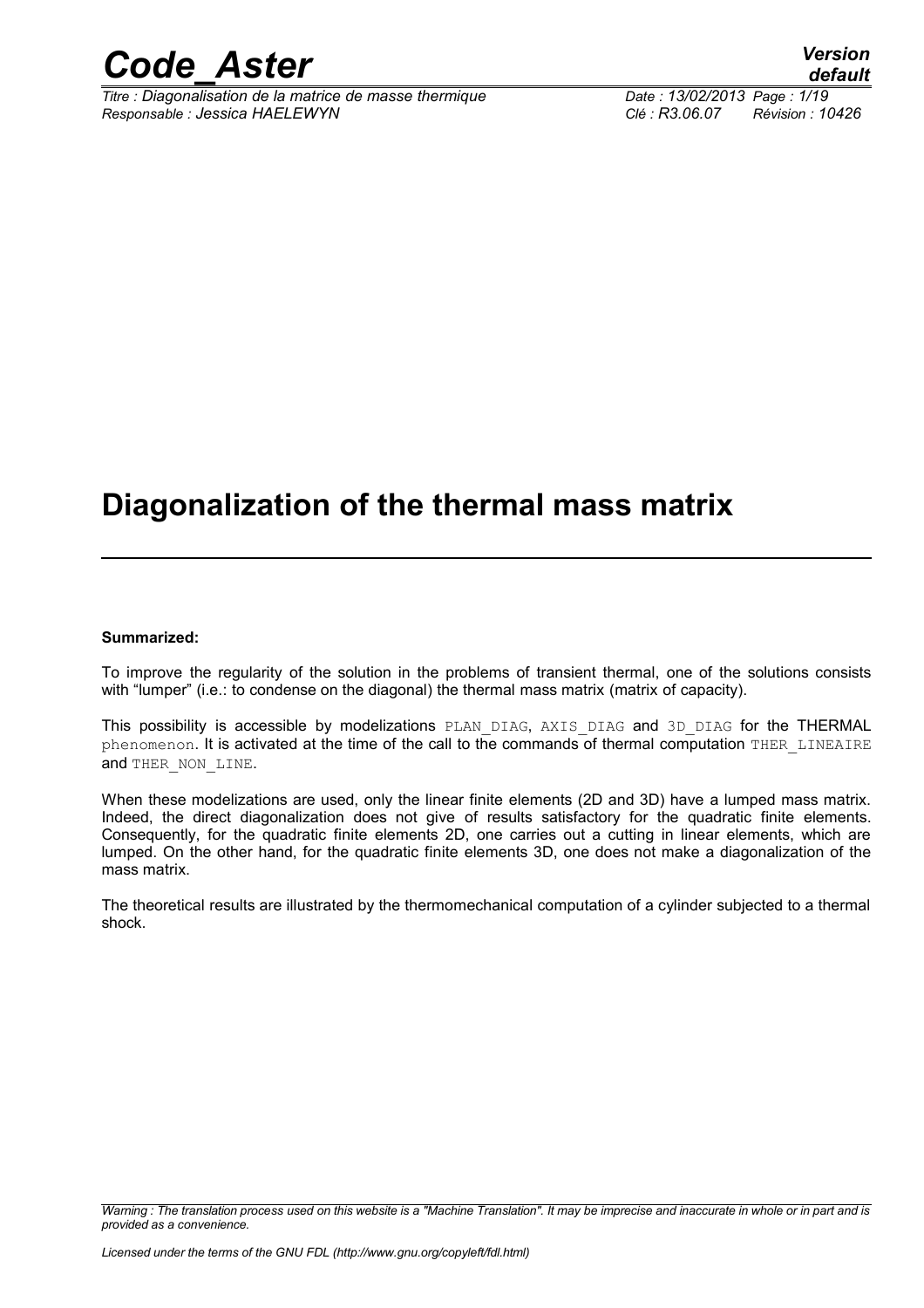*Titre : Diagonalisation de la matrice de masse thermique Responsable : Jessica HAELEWYN Clé : R3.06.07 Révision : 10426*

## **Contents**

| 2.3 Conditions sufficient for the respect of the principle of the maximum on the level discret5 |
|-------------------------------------------------------------------------------------------------|
|                                                                                                 |
| 3.1 limiting Elements and conditions such as the extra-diagonal terms of are négatifs7          |
|                                                                                                 |
|                                                                                                 |
|                                                                                                 |
|                                                                                                 |
| Method of diagonalization: Integration with the nodes of the éléments9                          |
|                                                                                                 |
|                                                                                                 |
|                                                                                                 |
|                                                                                                 |
|                                                                                                 |
|                                                                                                 |
|                                                                                                 |
|                                                                                                 |
|                                                                                                 |

*Warning : The translation process used on this website is a "Machine Translation". It may be imprecise and inaccurate in whole or in part and is provided as a convenience.*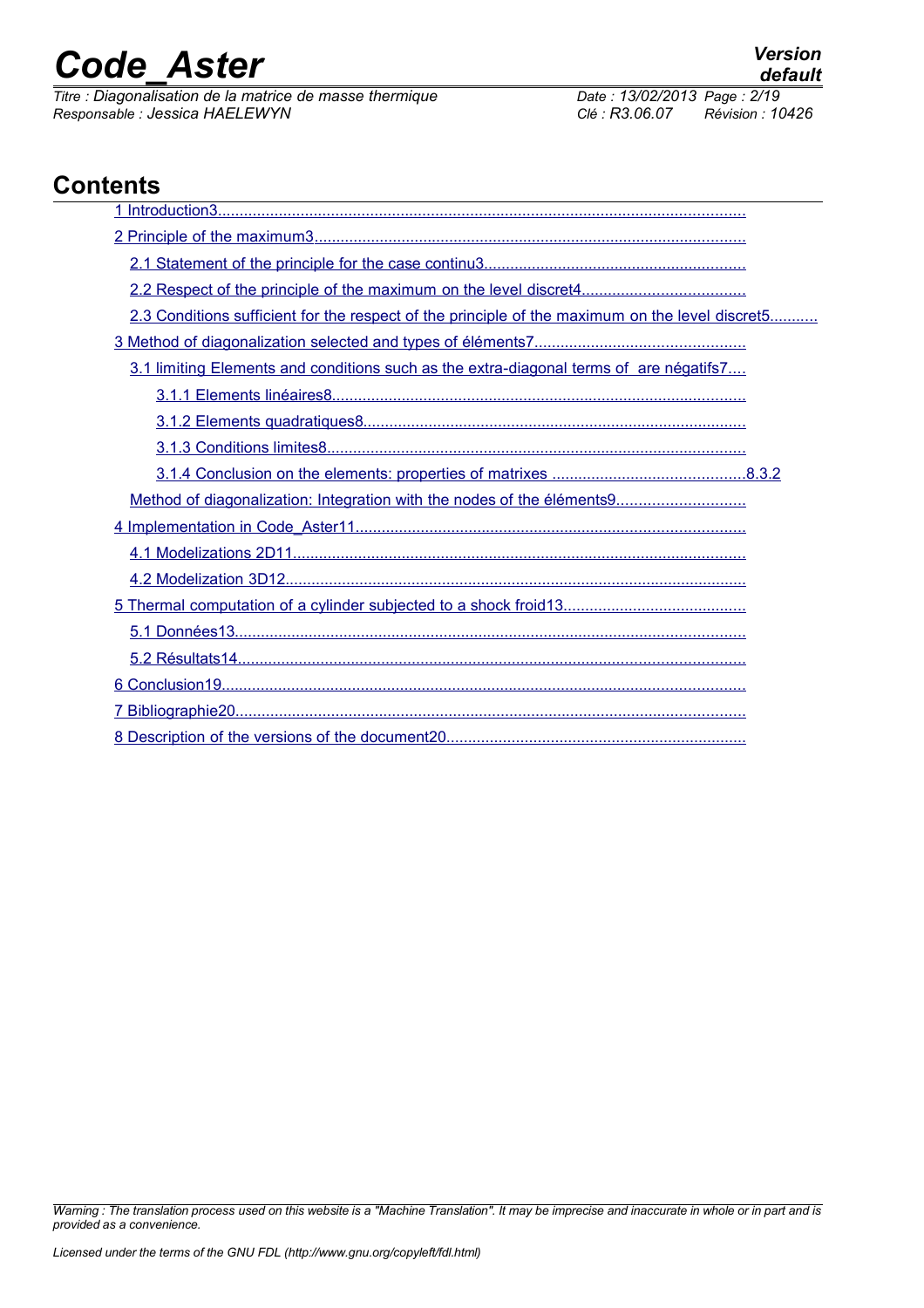*Titre : Diagonalisation de la matrice de masse thermique Date : 13/02/2013 Page : 3/19 Responsable : Jessica HAELEWYN Clé : R3.06.07 Révision : 10426*

### **1 Introduction**

<span id="page-2-0"></span>One is interested in transitory thermal computations where intervene of abrupt variations of the loadings - for example, thermal shocks. In certain cases, it is noted that the temperature oscillates spatially and temporally. Moreover, if one observes a profile of temperature at a given time of the transient, the temperature can in some nodes exceeding the limits min. and max. imposed by the initial conditions and the boundary conditions. This result physically unacceptable viol what is called the "principle of the maximum".

The diagonalization of the mass matrix can solve these problems of going beyond the maximum. This is detailed in the note [bib1]. One is satisfied here to recall the principal results of them.

One points out the principle of the maximum in the continuous case, then one expresses sufficient conditions which make it possible to check it for the discrete equations. It is shown in particular that the diagonalization of the thermal mass matrix is one of these sufficient conditions and one presents various methods for diagonalizing **M** .

Another sufficient condition depends on the thermal stiffness matrix (conduction). One more particularly studies from this point of view the finite elements of thermal used in *Code\_Aster*.

It results from it that in the case of the linear elements, all the sufficient conditions to check the principle of the maximum are gathered. In particular, the diagonalization of the mass makes it possible indeed to obtain a regular solution. On the other hand, for the quadratic elements, one cannot prevent the oscillations.

One thus describes the solution suggested in *Code\_Aster* : the modelizations developed in 2D (AXIS DIAG, PLAN DIAG) function with linear elements (if the mesh is of order 2, one cuts out it in linear elements for thermal computation). In 3D, only the linear elements are treated.

<span id="page-2-2"></span>A numerical study of a thermal shock on a cylinder makes it possible to illustrate these results.

### **2 Principle of the Stated**

### **2.1 maximum of the principle for the continuous case**

<span id="page-2-1"></span>One gives here one of the statements possible of the principle of the maximum for the operator of heat (in the absence of terms of source, and in isotropic homogeneous linear thermal) [bib2].

That is to say  $\,\varOmega\,$  open limited of  $\,\mathsf{I\!R}^n\,$  border  $\,\varGamma$  , whose dependancy is noted  $\,\bar{\varOmega}$  .

Maybe  $u(x,t)$  such as:

$$
\frac{\partial u}{\partial t} - \Delta u \le 0 \, \text{sur } \Omega \times ]0, T[ , (T>0)
$$

of class  $|C^2|$  compared to  $|x|$  and  $|u|$  of class  $|C^1|$  compared to  $|t|$  on  $|Q^2 \times ]0,T[$ 

Then 
$$
\frac{Max}{\overline{\Omega} \times [0,T]} u = \frac{Max}{P} u
$$
, where  $P = (\overline{\Omega} \times [0]) \cup (I \times [0,T])$  is the border of the cylinder  $\Omega \times ]0,T[$ .

This result thus ensures that the maximum of  $u$  is inevitably reached either during the initial conditions or on an edge of the field during the transient.

*Warning : The translation process used on this website is a "Machine Translation". It may be imprecise and inaccurate in whole or in part and is provided as a convenience.*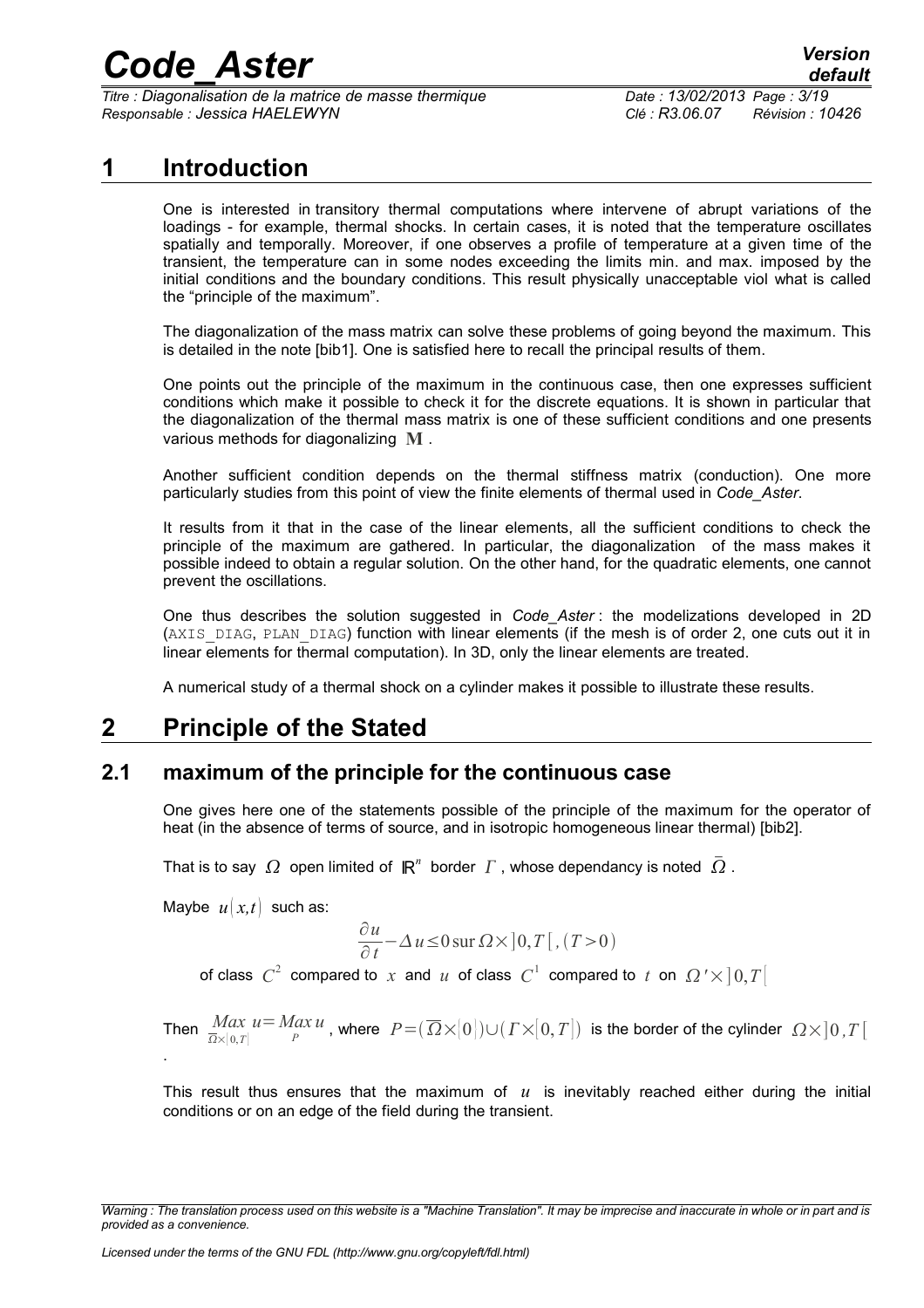*Titre : Diagonalisation de la matrice de masse thermique Date : 13/02/2013 Page : 4/19 Responsable : Jessica HAELEWYN Clé : R3.06.07 Révision : 10426*

### **2.2 Respect of the principle of the maximum at the discrete level**

<span id="page-3-0"></span>One considers the equation of heat (thermal conduction):

$$
\text{div}(\lambda \cdot \nabla T) + s(x, t) = \rho C_p \frac{\partial T}{\partial t} \qquad \text{+ limiting Conditions + initial condition } T(t_0, x) = T^0(x)
$$

- with *T* temperature
	- *s* heat per unit of volume (internal sources)
	- *t* variable of variable
	- *x* time of space

*λ* thermal coefficient of conductivity

 $\rho C_p$  voluminal heat with constant pressure

#### **Types of limiting conditions (into linear):**

Imposed temperature: condition limits of Dirichlet

$$
T(x, t) = T_{imp}(x, t) \, \text{sur } \, \Gamma_{imp}
$$

• imposed normal Flux: condition of Neumann defining flux entering the field

$$
-\mathbf{q}(x,t)\cdot\mathbf{n}=f(x,t)\,\mathrm{sur}\,\Gamma_{flux}
$$

• Exchanges: limiting condition of Fourier modelling the convective exchanges on edges of the field

$$
-\mathbf{q}(x,t)\cdot\mathbf{n}=h(x,t)\left(T_{ext}(x,t)-T(x,t)\right)\mathrm{sur}\,\Gamma_{\acute{e}change}
$$

the variational formulation of the problem is the following one: [bib3]

$$
\int_{\Omega} \rho C_p \frac{\partial T}{\partial t} \cdot v d\Omega + \int_{\Omega} \lambda \nabla T \cdot \nabla v d\Omega + \int_{\Gamma_{\text{likidange}} } hT \cdot v d\Gamma = \int_{\Omega} s \cdot v d\Omega + \int_{\Gamma_{\text{flat}} } f \cdot v d\Gamma + \int_{\Gamma_{\text{likidange}} } hT_{ext} \cdot v d\Gamma
$$

 $\forall v$  checking  $v = T$  *imp*  $(x, t)$  sur  $\Gamma$  *imp* 

After discretization in space of this equation, the system is obtained:

$$
\mathbf{M} \left\{ \frac{\partial \mathbf{T}}{\partial t}(t) \right\} + \mathbf{K} \mathbf{T}(t) = \mathbf{F}(t) .
$$

with  $\mathbf{T}(t)$ : vector of the nodal temperatures

**M** : thermal mass matrix

$$
\mathbf{M} = \sum_{e} \int_{\Omega_e} \rho C \mathbf{N} \mathbf{N}^T dV
$$

$$
\mathbf{K} = \sum_{e} \int_{\Omega} \lambda \nabla \mathbf{N} \cdot \nabla \mathbf{N}
$$

$$
\mathbf{K} = \sum_{e} \left( \int_{\Omega_e} \lambda \, \nabla \mathbf{N} \cdot \nabla \, \mathbf{N}^T \, dV + \int_{\Gamma_{\text{dephange},e}} h \mathbf{N} \cdot \mathbf{N}^T \, d \, \Gamma \right)
$$

$$
\mathbf{F} = \sum_{e} \left( \int_{\Omega_e} s \mathbf{N} \, d \, \Omega + \int_{\Gamma_{\text{char}} } f \mathbf{N} \, d \, \Gamma + \int_{\Gamma_{\text{dephange},e}} h \, T_{ext} \mathbf{N} \, d \, \Gamma \right)
$$

 $\begin{array}{c} \hline \end{array}$ 

 $\vert$ 

**K** : thermal stiffness matrix

- **F** : vector of the second member
- **N** : (shape functions)

*Warning : The translation process used on this website is a "Machine Translation". It may be imprecise and inaccurate in whole or in part and is provided as a convenience.*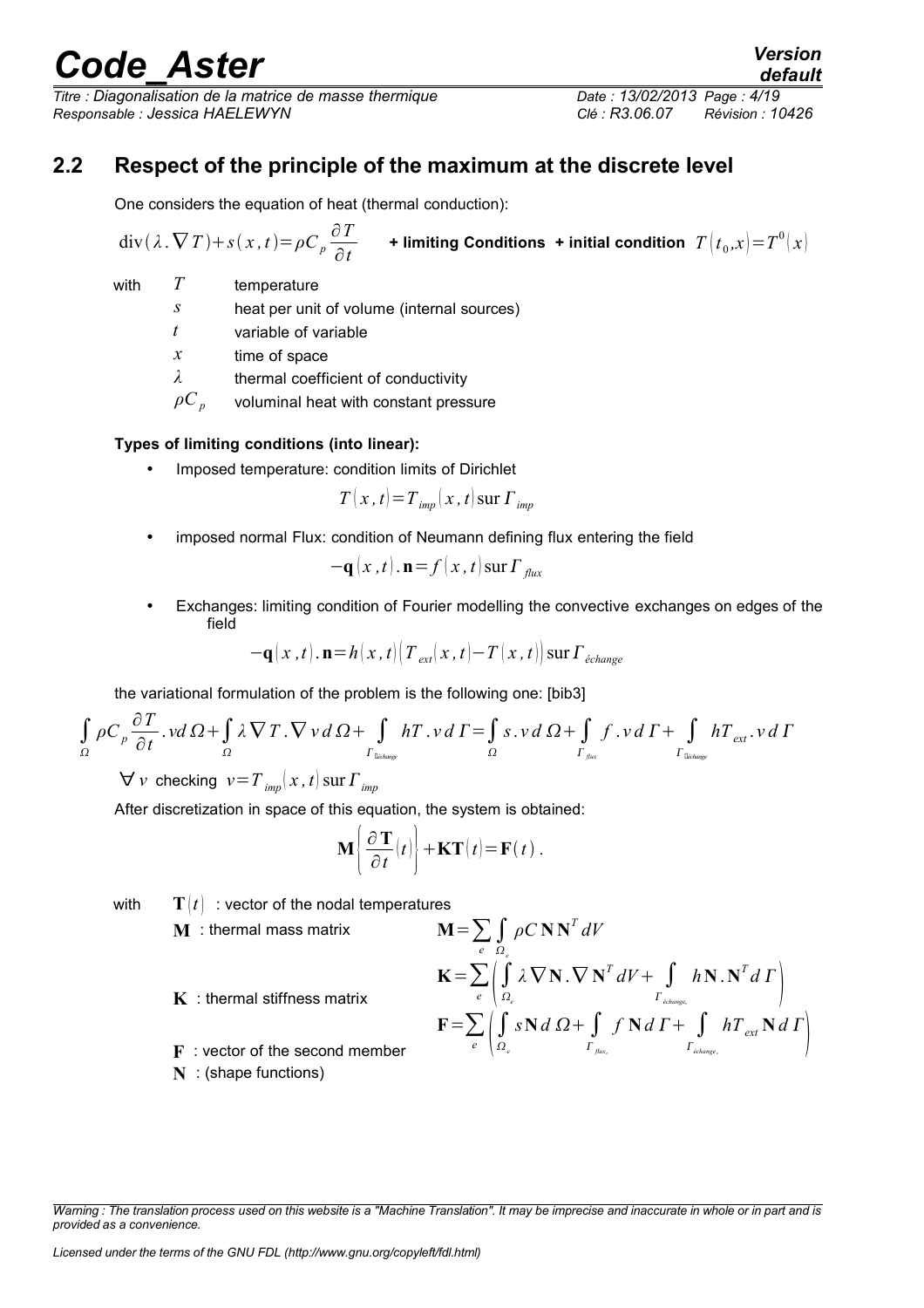*Titre : Diagonalisation de la matrice de masse thermique Date : 13/02/2013 Page : 5/19 Responsable : Jessica HAELEWYN Clé : R3.06.07 Révision : 10426*

For the discretization in time, one applies one  $\theta$  - method  $(\theta \in [0,1])$ , which leads to:

 $\left(\mathbf{M}+\theta\Delta t\mathbf{K}\right)\mathbf{T}^{n+1} = \left(\mathbf{M}+(\theta-1)\Delta t\mathbf{K}\right)\mathbf{T}^{\mathbf{n}}+\theta\langle\mathbf{F}^{n+1}\rangle + \left(1-\theta\right)\langle\mathbf{F}^{n}\rangle$ 

<span id="page-4-0"></span>where  $\mathbf{T}^n$  ,  $\mathbf{T}^{n+1}$  are the vectors of the nodal temperatures at times  $t_n, t_{n+1}$  .

### **2.3 Conditions sufficient for the respect of the principle of the maximum at the discrete level**

One of the characteristics of nonrespect of the principle of the maximum is the appearance of oscillations (temporal or spatial): if one observes the variation in the temperature in a node in the course of time, one notes that the solution and the oscillates and exceeds the values minimal and maximum determined by the limiting initial conditions conditions. Or, at a given time, one observes spatial oscillations.

One thus seeks sufficient conditions on  $\Delta t$ , **K** and **M** so that the solution does not oscillate in the course of time ([bib1], [bib4], [bib5]). Indeed, one cannot obtain requirements and sufficient. One thus seeks conditions of nonoscillation of the solution in the course of time. If those are checked, it will be checked that the spatial oscillations also disappeared, and then the respect of the principle of the maximum is assured.

#### **Assumptions:**

*To be able to express these sufficient conditions of nonoscillation, two assumptions should be added:*

- *one places oneself at the elementary level. The respect of the properties at the elementary level is enough so that the conditions of nonoscillation are checked for the assembled matrixes.*
- *it is considered that the stiffness matrix* **K** *is not formed that voluminal term*  $\mathbf{K}_\mathbf{V} = \int \lambda \nabla \mathbf{N} \cdot \nabla \mathbf{N}^T dV$  $\frac{v}{\Omega}$

*This assumption is not valid for all the limiting conditions (see paragraph [8\)](#page-7-1).* 

The sufficient conditions of nonoscillation amount expressing conditions on time step and the diagonal and extra-diagonal terms of **M** and **K** so that certain properties of these matrixes are checked (based on the monotony of the matrixes) [bib1]:

$$
M_{ij} + \theta \cdot \Delta t K_{ij} \le 0 \qquad i \ne j \qquad \qquad \text{eq 2.3-1}
$$

$$
M_{ij} + (\theta - 1) \Delta t K_{ij} \ge 0 \qquad i \ne j \qquad \qquad \text{Eq 2.3-2}
$$

$$
M_{ii} + (\theta - 1) \Delta t K_{ii} \ge 0 \qquad \forall i \qquad \text{Eq 2.3-3}
$$

In the general case, the extra-diagonal terms can be of unspecified sign. A fast study makes it possible to determine the conditions on  $\Delta$  T according to their signs so that the preceding equations are checked:

*Warning : The translation process used on this website is a "Machine Translation". It may be imprecise and inaccurate in whole or in part and is provided as a convenience.*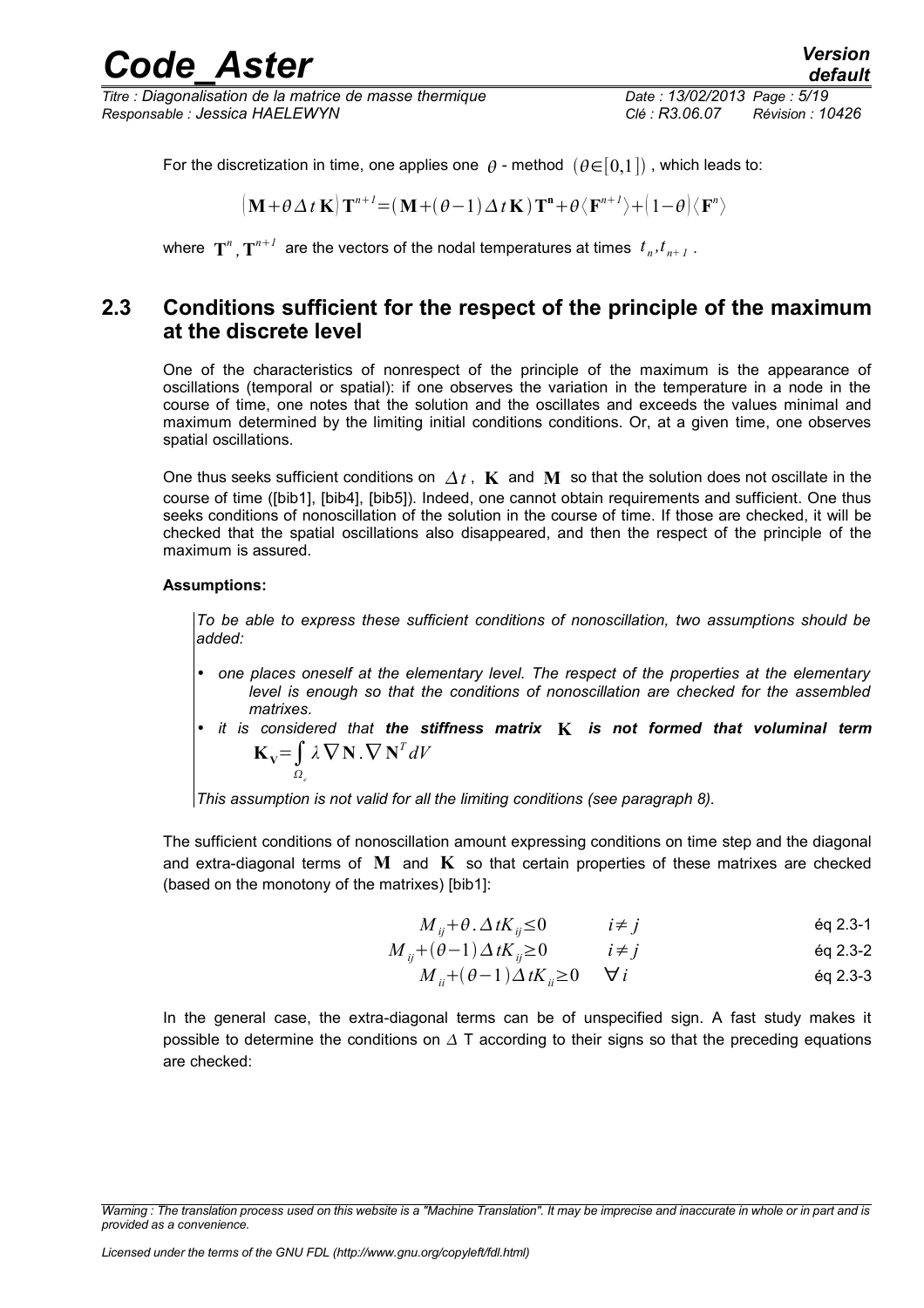*Titre : Diagonalisation de la matrice de masse thermique Date : 13/02/2013 Page : 6/19 Responsable : Jessica HAELEWYN Clé : R3.06.07 Révision : 10426*

*default*

 $K_{ii} \ge 0$  *K*<sub>ij</sub>≤0

*M i*<sub>i</sub> $\geq$  0 *M i*<sub>i</sub> $\neq$  *f*.  $\Delta$ *tK*<sub>*ij*</sub>≤0 *i* $\neq$  *j* [éq 2.3-1] unconditionally distorts except  $M_{ij} = K_{ij} = 0$ max  $\left| \begin{array}{c} \frac{1}{i} \\ i \neq j \end{array} \right|$  – *M ij*  $-\theta K_{ij}$ <sup>-</sup> ≤*t*≤min  $\prod_{i}$  ( *M ii*  $(1-\theta)K_{ii}$ *M*<sub>*ij*</sub> ≤0 *M*<sub>*ij*</sub>+ $(\theta-1)\Delta tK$ <sub>*ij*</sub>≥0 *i*≠ *j* [éq 2.3-2] unconditionally distorts except  $M_{ii} = K_{ii} = 0$ max  $\left| \begin{array}{c} \overline{i} & \neq j \end{array} \right|$  $M_{ij}$  $(1-\theta) K_{ij}$ <sup>-</sup> ≤*t*≤min  $\prod_{i}$  ( *M ii*  $(1-\theta)K_{ii}$ Whatever is  $\Delta t$  and forms it **M**, there is risk **of** oscillations. Interval to be respected on  $\Delta t$ . The diagonalization of **M** makes it possible to remove the lower limit.

The sufficient conditions to avoid the oscillations are then:

$$
K_{ij} \le 0 \quad i \ne j
$$
  

$$
\Delta t_{\min} \le \Delta t \le \Delta t_{\max}
$$

with:

• 
$$
\Delta t_{\text{max}} = \min_{i} \left( \frac{M_{ii}}{(1-\theta)K_{ii}} \right)
$$
 and  
\n•  $\Delta t_{\text{min}} = \max_{i \neq j} \left( \frac{M_{ij}}{(1-\theta)K_{ij}}, \frac{M_{ij}}{-\theta K_{ij}} \right)$ ,

Consequently, it is necessary initially that the elementary matrixes check  $K_{ii} \leq 0$  (it is the case of the finite elements **linear** studied further).

With regard to the interval on time step:

If the oscillations are due to time step too large  $\left(\Delta t > \Delta t_{\text{max}}\right)$ , one can advise:

- that is to say to choose a diagram of integration in time of the implicit type  $|0=1|$ , to eliminate the higher limit from the interval.
- **that is to say to decrease**  $\Delta t$ . (In practice, it is difficult to know an order of magnitude of  $\Delta t$ <sub>max</sub>).

*Warning : The translation process used on this website is a "Machine Translation". It may be imprecise and inaccurate in whole or in part and is provided as a convenience.*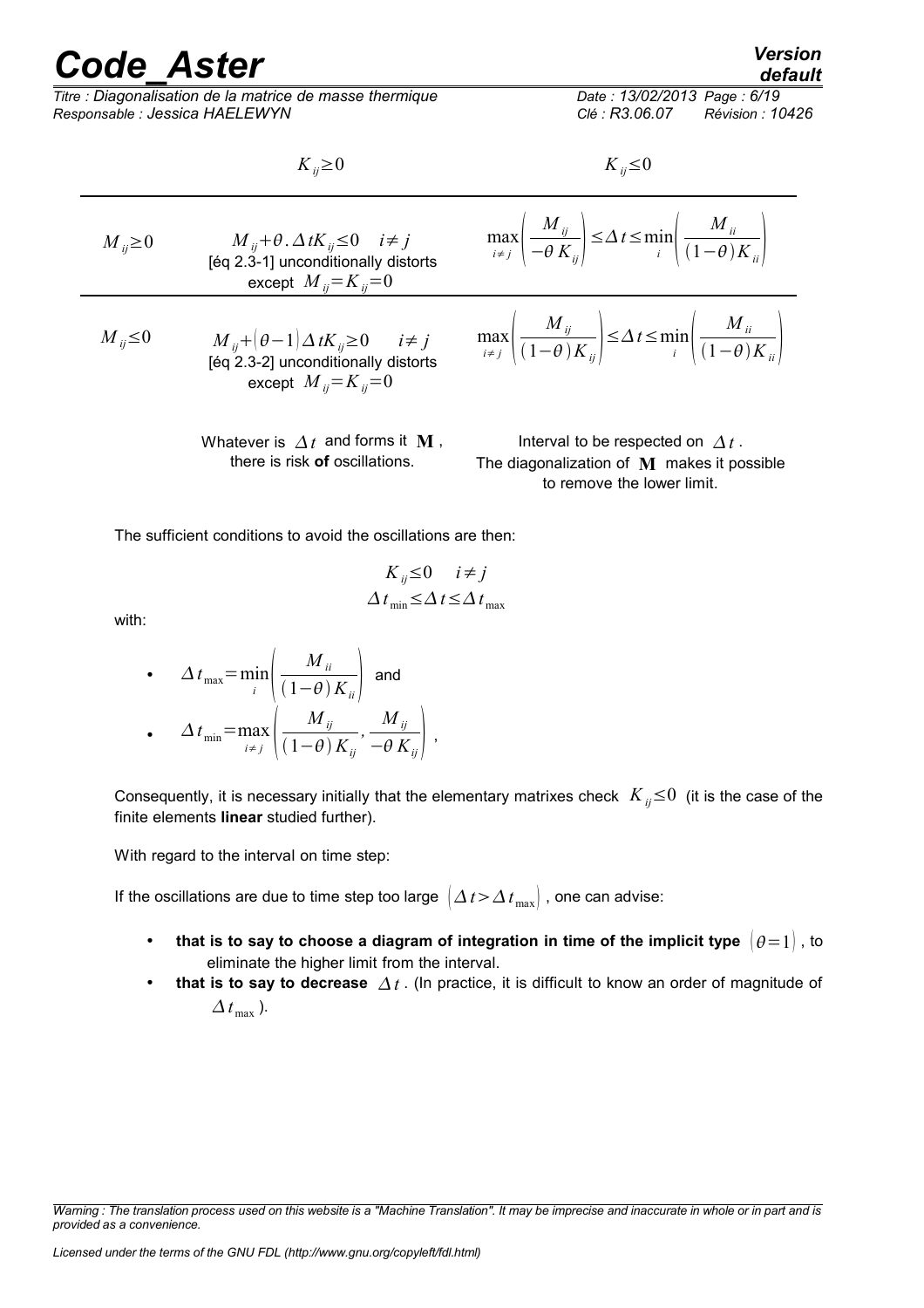*Titre : Diagonalisation de la matrice de masse thermique Date : 13/02/2013 Page : 7/19 Responsable : Jessica HAELEWYN Clé : R3.06.07 Révision : 10426*

Rather often, the problem of the oscillations arises for the time step small ones  $\left(\Delta t \leq \Delta t_{\min}\right)$ ; indeed, to take into account the variations of the solution (for example, during a thermal shock), one is brought to choose a fine discretization in time. In this case, to avoid the oscillations, one can suggest:

- **that is to say to increase the value of time step**. In practice, this is not always possible because *Dt* can be imposed by the nature of the problem (fast variation of the loading). Moreover, it is difficult to have an order of magnitude of  $\Delta t_{\text{min}}$ .
- **that is to say to decrease the size of meshes** and thus to increase the number of elements. Indeed, the value of  $\Delta t_{\text{min}}$  depends directly on the spatial discretization:

The forms of the elementary matrixes are indeed:

$$
M_{ij} = \int_{\Omega_e} \rho \, CN_i \, N_j \, dV
$$

$$
K_{ij} = \int_{\Omega_e} \lambda \, \nabla \, N_i \, \nabla \, N_j \, dV
$$

For the elements 2D, the terms of **M** are thus of the form *ρC*×Surface whereas those of  $\bf{K}$  are only function of  $\lambda$ . This solution remains the best if one is not limited by the cost computation, because the thermal solution and especially mechanics will be all the more precise.

• **Maybe of diagonalizing the matrix M** , which removes the lower limit of the interval. It is the solution suggested here.

In the continuation of the study, one is interested only in the problem of the oscillations which appear for time step the too small ones:  $\Delta t < \Delta t_{\text{min}}$ . One more precisely presents the method of diagonalization of the matrix **M** chosen, and the different element types to which it applies.

## <span id="page-6-2"></span>**3 Method of diagonalization selected and element types**

### <span id="page-6-1"></span>**3.1 limiting Elements and conditions such as the extra-diagonal terms of K are negative**

One saw that the diagonalization of **M** is effective only when the extra-diagonal terms of the stiffness matrix **K** are negative. In the contrary case, one of the sufficient conditions of nonoscillation is unconditionally false, whatever the form of **M** .

For each one of the finite elements used in thermal in *Code\_Aster,* one checks if the elementary matrix of stiffness of the element has negative extra-diagonal terms, while resting mainly on [bib11], who gives the analytical statements of the elementary matrixes for the conventional finite elements. One summarizes here the observations made in [bib11].

### <span id="page-6-0"></span>**3.1.1 Linear elements**

### **3.1.1.1 Elements TRIA3, TETRA4, PENTA6**

the elementary matrix  $\bf{K}$  is function of the cotangents of the angles. If one of the angles is blunt ( ≥90*°* ), certain extra-diagonal terms of **K** are positive. If all the angles are acute, the property is checked.

*Warning : The translation process used on this website is a "Machine Translation". It may be imprecise and inaccurate in whole or in part and is provided as a convenience.*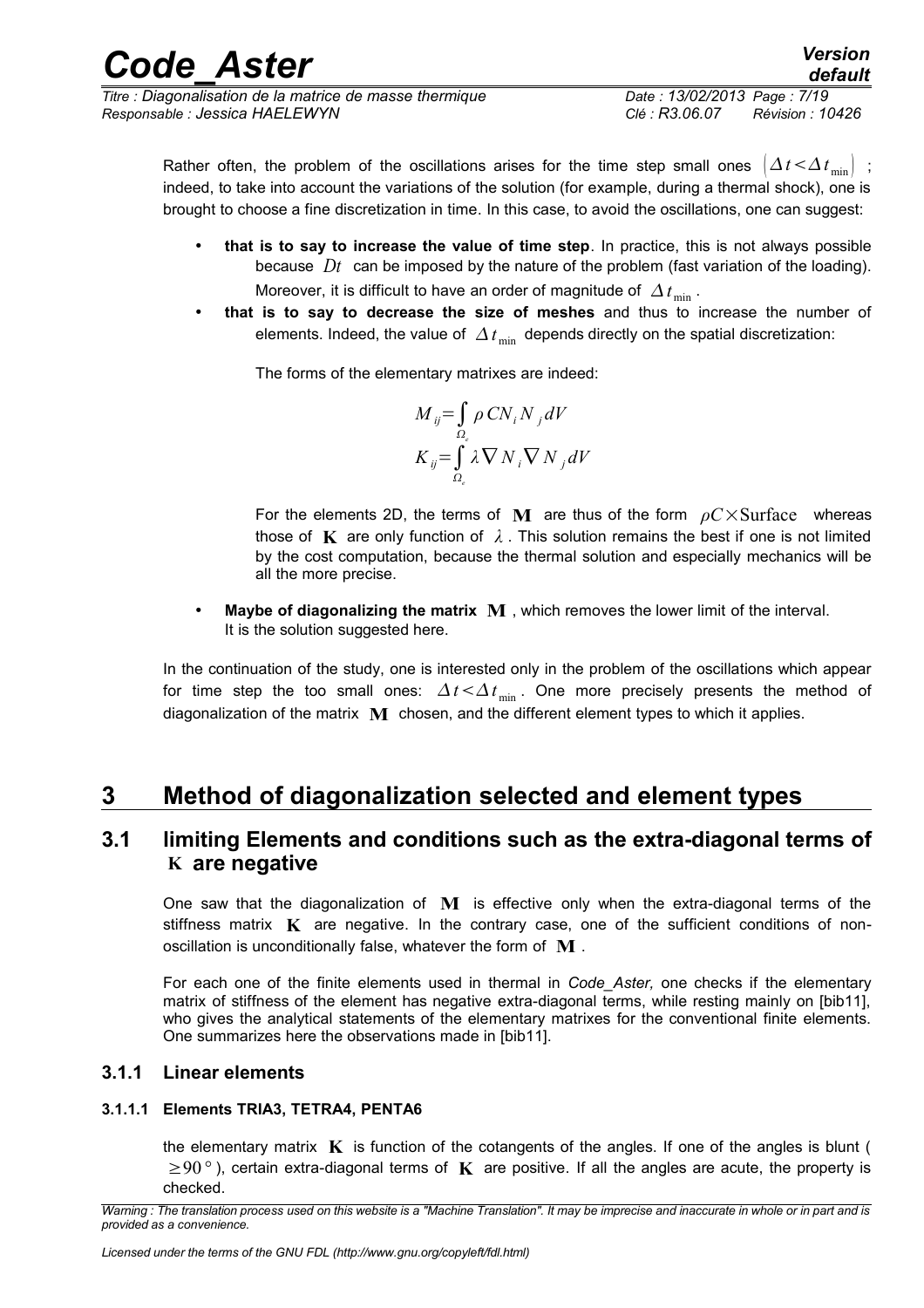*Titre : Diagonalisation de la matrice de masse thermique Date : 13/02/2013 Page : 8/19 Responsable : Jessica HAELEWYN Clé : R3.06.07 Révision : 10426*

*default*

One has the same type of result in 3D for the tetrahedron with 4 nodes and the pentahedron with 6 nodes.

#### **3.1.1.2 Elements QUAD4 and HEXA8**

Certain terms extra-diagonal of  $\bf{K}$  can be positive if the element is lengthened too much in a direction. If not, the property is checked. One has the same type of result in 3D for element HEXA8.

#### **3.1.1.3 Element 3D pyramid with 5 nodes**

<span id="page-7-2"></span>For this element, the shape functions are not any more of the polynomials but rational fractions in *x , y ,z* . For this kind of element, one does not have the statement, even approximate of **K** .

#### **3.1.2 Quadratic elements**

#### **3.1.2.1 Element TRIA6**

In **K** , certain extra-diagonal terms are necessarily positive.

#### **3.1.2.2 Of the same element**

QUAD9, on the analytical statement of the terms of  $\mathbf{K}$ , one notes that some of the diagonal terms extra - are necessarily positive.

#### **3.1.2.3 Element QUAD8**

For this element, one does not have the complete statement of **K** for the real element. But for the element of reference, one notes that certain extra-diagonal terms are positive.

#### **3.1.3 Limiting conditions**

<span id="page-7-1"></span>the matrix  $\mathbf{K}$  is not always reduced at the end  $\mathbf{K}_{\mathbf{V}} = \int\limits_{\Omega_e}$  $\lambda\,\nabla\,\mathbf{N}\!\cdot\!\nabla\,\mathbf{N}^T dV$  . According to the limiting

conditions used, a surface term can be added (case of the exchange or nonlinear flux). This term can be positive.

For a condition of exchange for example, the term  $\mathbf{K}_{\text{échange}}$ =  $\int$ *échange<sup>e</sup>*  $h\mathbf{N}$  .  $\mathbf{N}^T d$   $\mathbf{\Gamma}$  is added to the matrix

**K** . It is always positive and thus does not check properties 2.3 stated above ( $K_{ii} \ge 0$ ). The risk of oscillation is thus always present even by diagonalisant the mass matrix. In this case, to refine the mesh where the limiting condition is applied, makes it possible to reduce the positive contribution of the limiting condition and often to remove the oscillations.

#### **3.1.4 Conclusion on the elements: properties of the matrixes K**

<span id="page-7-0"></span>For the linear elements, if the real element is not too irregular, the extra-diagonal terms of  $\bf{K}$  are quite negative. For the quadratic elements (in 2D) and certain limiting conditions, certain extradiagonal terms of **K** are positive. Even while diagonalisant **M** , one cannot ensure that the solution will not oscillate.

In *Code Aster*, to eliminate the problems from oscillation and going beyond the maximum, one diagonalized only mass matrixes for the thermal computations carried out on linear elements. For the quadratic elements, one saw that one could not diagonalizing directly the mass matrix. One thus cuts out these elements in linear elements which are themselves lumped. This is applied to the quadratic elements 2D in *Code\_Aster*, but not to the quadratic elements 3D, not for reasons of method but because automatic cutting is difficult to implement in 3D.

*Warning : The translation process used on this website is a "Machine Translation". It may be imprecise and inaccurate in whole or in part and is provided as a convenience.*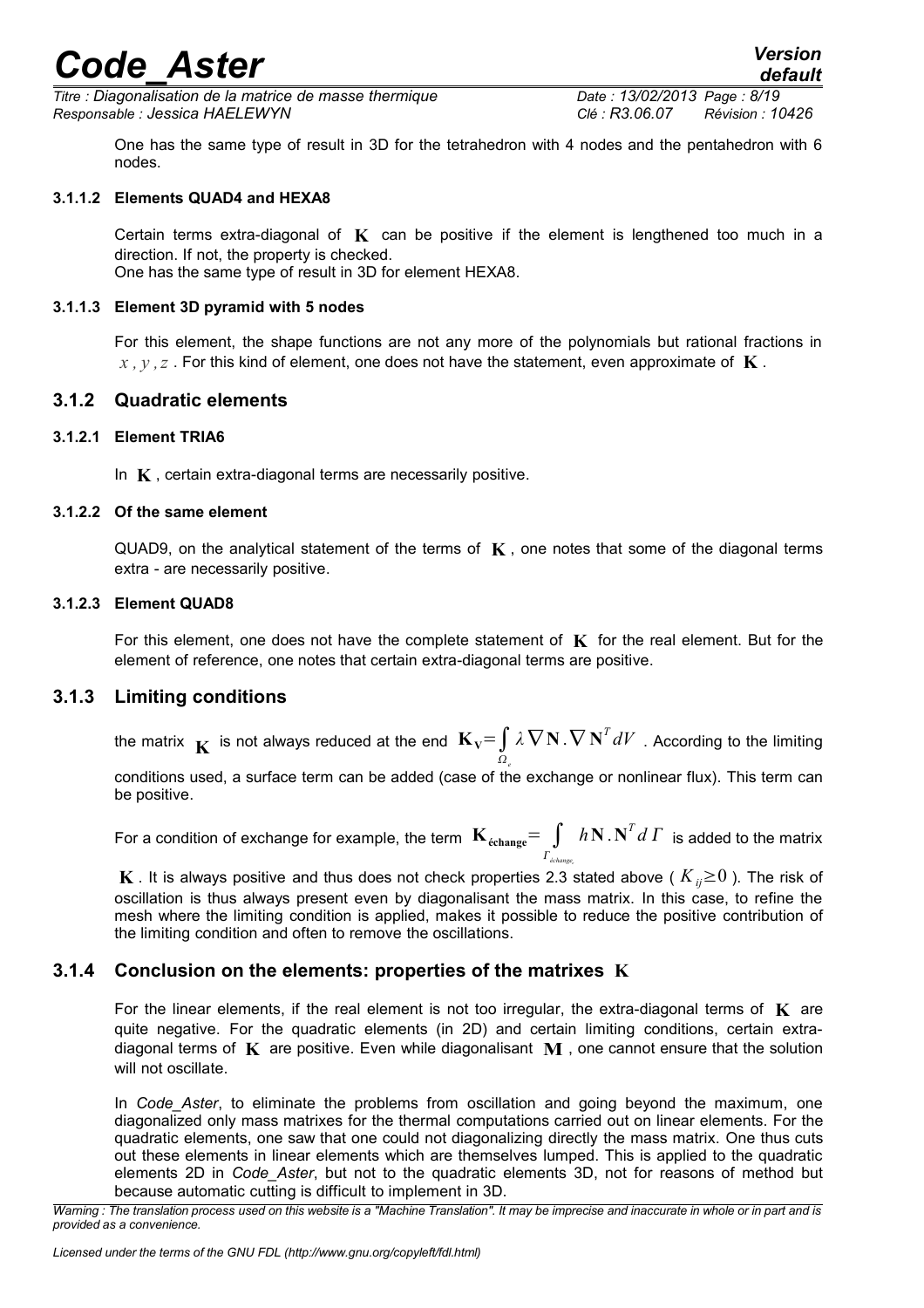*Titre : Diagonalisation de la matrice de masse thermique Date : 13/02/2013 Page : 9/19 Responsable : Jessica HAELEWYN Clé : R3.06.07 Révision : 10426*

### **3.2 Method of diagonalization: Integration with the nodes of the elements**

<span id="page-8-0"></span>If the elementary mass matrix is calculated by numerical integration, its terms are written in the form [bib8]

$$
M_{ij} = \int_{\Omega_c} \rho C N_i N_j \, dV \simeq \sum_{q=1}^N W_q \left( \rho C N_i N_j \right)_q
$$

where  $N_i \rho C N_j$  is evaluated at  $q^{i\text{eme}}$  the point of integration and  $\left| W_{\right\rangle_q}$  is the weight of integration associated with this point.

Classically, the points of integration are Gauss points; the position of *N* the points and their weight are defined so that the diagram integrates the polynomials of degree exactly  $2N+1$ . If one chooses **the points of integration to the nodes of the element**, one obtains:  $M_{ii}=0$  for  $i \neq j$ . This integration method is also called method of Newton-Dimensions.

#### **Notice 1: Axisymmetric problems:**

*If the points of integration are with the nodes, one will have, for any type of element, of the null masses on the axis of symmetry.*

*Indeed,*  $M_{ii} = \int \rho C N_i N_i 2 \pi r \, dr \, dz$  $M_{ij}$ ≃δ<sub>ij</sub> 2 π ρCW<sub>*i*</sub></sub> Jac r(x<sub>i</sub>)

*If the point of integration ii is a node of the axis,*  $r(x_i)=0$  *and the corresponding mass is null.* 

*For the axisymmetric elements, the integration method with the nodes is thus not adapted close to the axis . In this case, it is necessary to integrate into Gauss points the elements which touch the axis of revolution, by means of the usual modelization (AXIS).*

#### **Notice 2: other possible methods of diagonalization:**

*Other methods are studied in [bib1], to test diagonalizing in particular the quadratic elements. In practice, it are not retained at the present time in the Code\_Aster.* 

- *Setting at the level of the diagonal terms ([bib9], [bib10]): Hinton suggests the setting at the level of the diagonal terms of the consistent* **M** *matrix, so that the total mass of the element is preserved. One notes that the lumped masses are always positive, even for the elements quadrangles to 8 and 9 nodes.*
- *Summation by line ([bib10]): One adds the values from M ij line and one concentrates result on the diagonal. Unfortunately, this process can lead to negative masses, in particular for the quadrangle with 8 nodes.*

#### **Notice 3:**

*For the quadratic elements, one notes in [bib1] that, even while diagonalisant with the method of setting at the level of the diagonal terms, one obtains oscillations. One cannot thus use these elements in the frame of the diagonalization (i.e. for a relatively coarse mesh with respect to the speed of the thermal transient).*

*One can of course use the quadratic elements in thermal, on condition that adapting the smoothness of the mesh to the stiffness of the thermal shock.*

*Warning : The translation process used on this website is a "Machine Translation". It may be imprecise and inaccurate in whole or in part and is provided as a convenience.*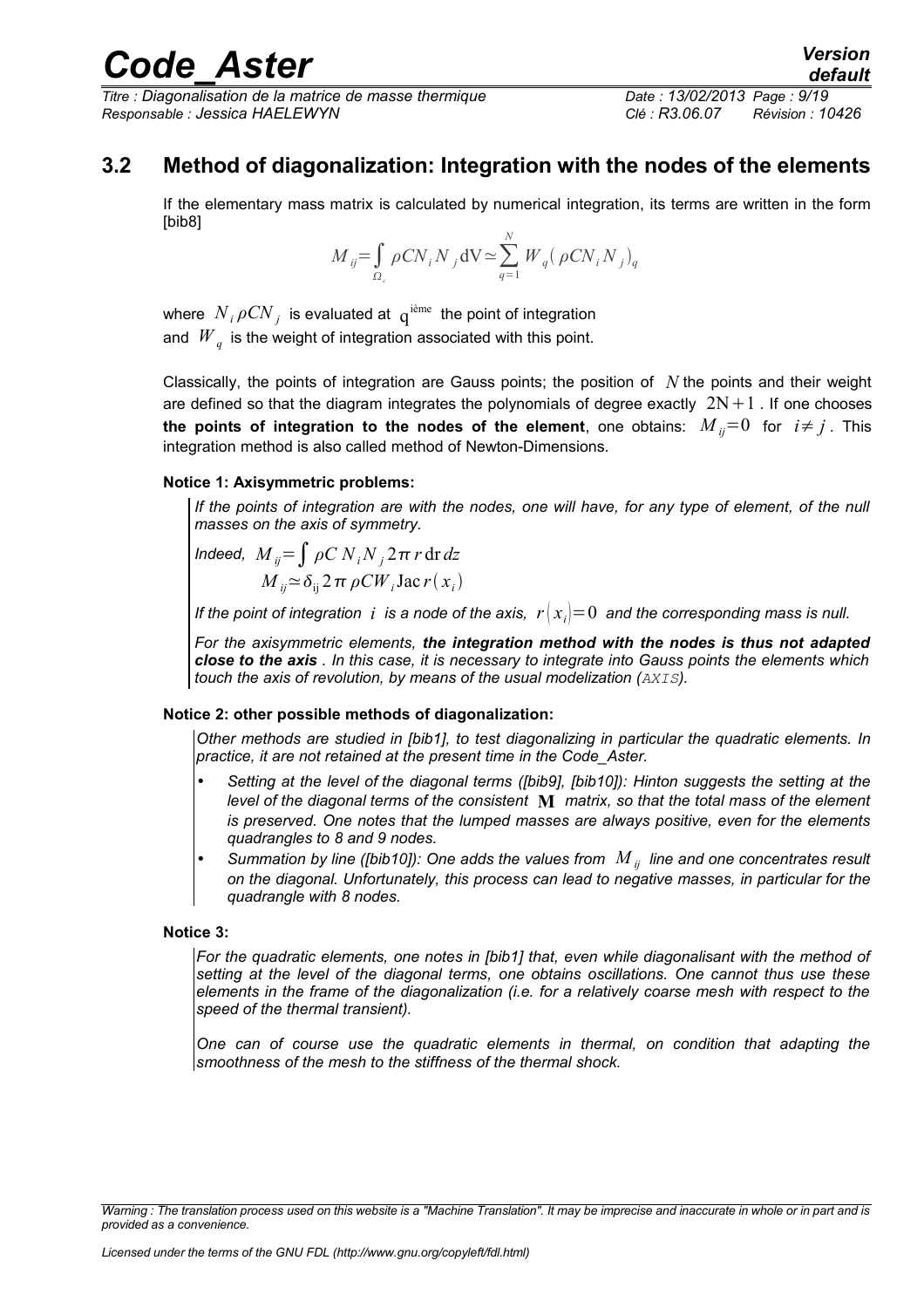*Titre : Diagonalisation de la matrice de masse thermique Date : 13/02/2013 Page : 10/19 Responsable : Jessica HAELEWYN Clé : R3.06.07 Révision : 10426*

## **4 Implemented in** *Code\_Aster*

<span id="page-9-1"></span>In order to eliminate the oscillations from the temperature in space and time, modelizations AXIS DIAG, PLAN DIAG and 3D DIAG carry out the diagonalization of the mass matrixes during linear thermal computation (THER LINEAIRE) and nonlinear (THER\_NON\_LINE). To guarantee the effectiveness of it, it was seen that it should be carried out on linear elements.

If the mesh is linear, one carries out simply a diagonalization of the mass matrixes by integration to the nodes.

In the case of a quadratic mesh, in 2D, one carries out a thermal computation ISO-P2: computation on a QUAD9 is brought back to a computation on 4 QUAD4; in the same way, one passes from a TRIA6 to 4 TRIA3.



This makes it possible not to lose the smoothness of the discretization of the mesh, as well for the solution of the thermal problem as for that of the mechanical problem. Indeed, one shows in [bib1] that this solution is preferable with that which consists in carrying out thermal computation on the meshes linear ones which leans on meshes the nodes tops of quadratic (what is normal since the discretization is finer).

<span id="page-9-0"></span>The modelizations available are thus:

### **4.1 Modelizations 2D**

| <b>Modelization</b> | <b>PLAN DIAG</b> | <b>AXIS DIAG</b> |
|---------------------|------------------|------------------|
| 2D                  | <b>Nets</b>      | Element          |
| Element             | TRIA3            | THPLTL3          |
| THAXTL3             | OUAD4            | THPLOL4          |
| THAXOL4             | SEG2             | THPLSL2          |
| THAXSL2             | TRIA6            | THPLTL6          |
| THAXTL6             | OUAD9            | THPLOL9          |
| THAXOL9             | SEG3             | THPLSL3          |

#### **THAXSL3 Comments on elementary computations:**

For the linear elements: the terms of mass (matrix to the first member and vector with the second member) are lumped by integration with the nodes. The new elements have elementary computation options identical to the classical elements. The only modified elementary options are thus MASS\_THER and CHAR\_THER\_EVOL.

For the quadratic elements: computation is ISO-P2. The computation on an element QUAD9 (resp. TRIA6) is brought back has a computation on 4 linear elements QUAD4 (resp. 4 TRIA3) whose terms of mass are lumped by the preceding method. The matrixes and vectors of each of the 4 linear elements are assembled on the level of the routine of elementary computation. By homogeneity, on the edge elements, one calculates the elementary terms on 2 SEG2, then one assembles.

Elements THPLTL6, THAXTL6, THPLQL9, THAXQL9 have the shape functions of the linear elements in which they are cut out.

#### **Caution:**

*There is no element associated with mesh QUAD8. Consequently, if the mesh is composed of meshes quadratic, it is initially necessary to change the QUAD8 into QUAD9 has assistance CRÉA-MAILLAGE of the command :*

*Warning : The translation process used on this website is a "Machine Translation". It may be imprecise and inaccurate in whole or in part and is provided as a convenience.*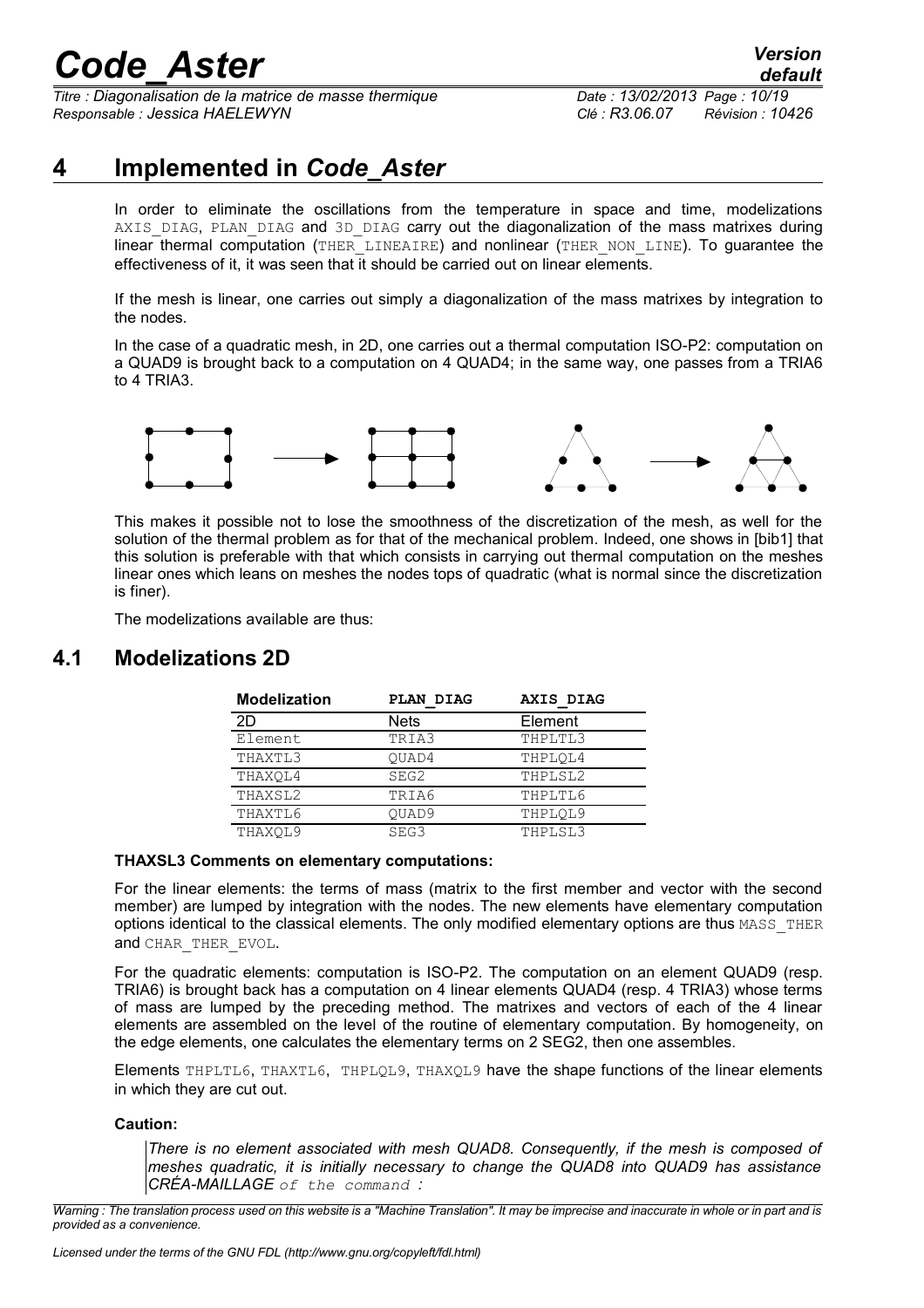CREA MAILLAGE (MODI MAILLE: (OPTION: "QUAD8 9")).

Into axisymmetric: so elements of the mesh touch the axis, one should not integrate into the nodes which are on the axis. It is thus necessary to isolate this layer from elements and to affect modelization AXIS to him.

### <span id="page-10-0"></span>**4.2 Modelization 3D**

| <b>Modelization</b> | 3D DIAG     |
|---------------------|-------------|
| 3D                  | <b>Nets</b> |
| Element             | HEXA8       |
| THER HEXA8 D        | PENTA6      |
| THER PENTA6 D       | TETRA4      |
| THER TETRA4 D       | OUAD4       |
| THER FACE4 D        | TRIA3       |

#### **THER\_FACE3\_D Comments on elementary computations:**

For the linear elements: as in 2D, the terms of mass (matrix to the 1st member and vector with the 2nd member) are lumped by integration with the nodes (3rd family of Gauss points).

For the quadratic elements, it would be necessary to cut out those in linear elements. This cutting is delicate to implement, because it results in creating a new element (PENTA18) with nodes in the middle of each quadrilateral face (and it would also be necessary to create a new element PYRAM14).

One diagonalized thus currently only elements 3D linear.

With regard to the pyramids with 5 nodes, integration with the nodes was tested but does not function well. Cf [§ 3.1.1.3] (it is not known if all the extra-diagonal terms are negative). The modelization "3D  $DIAG''$  thus does not exist for the pyramids with 5 nodes. In any case these elements are minority in a mesh 3D: it are generated only by the voluminal free mesh generator of GIBI, which creates some with the need of them to supplement the hexahedral mesh.

*Warning : The translation process used on this website is a "Machine Translation". It may be imprecise and inaccurate in whole or in part and is provided as a convenience.*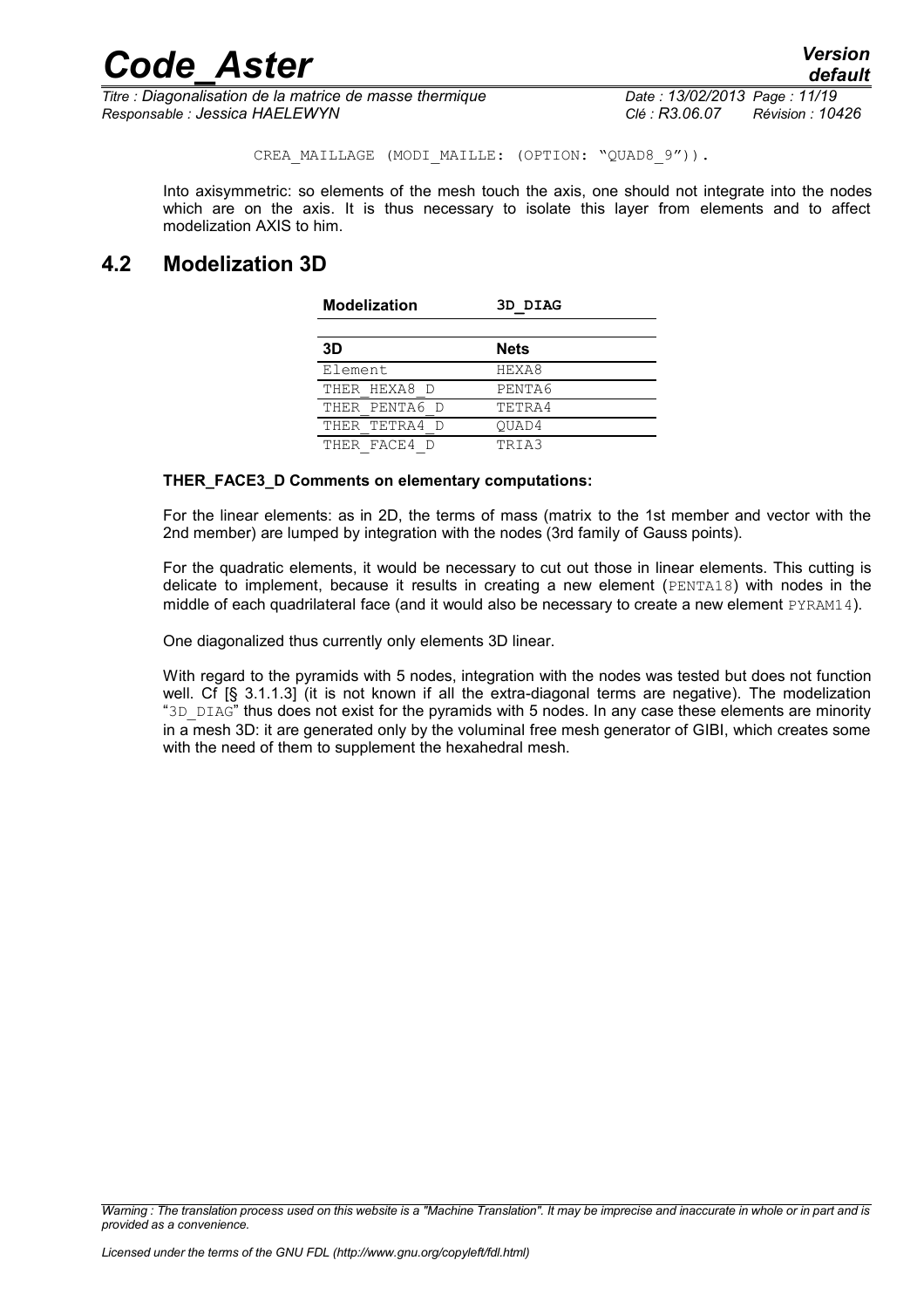*Titre : Diagonalisation de la matrice de masse thermique Date : 13/02/2013 Page : 12/19 Responsable : Jessica HAELEWYN Clé : R3.06.07 Révision : 10426*

### <span id="page-11-1"></span>**5 Thermal computation of a cylinder subjected to a cold shock**

One illustrates on a numerical example what was shown previously; namely that the diagonalization is effective to check the principle of the maximum.

One takes as a starting point the industrial example of the cooling of a moulded elbow: one applies a cold thermal shock ( $289 °C$  with  $20 °C$ ) to a fissured elbow. During the transient of cooling, the temperature calculated in some nodes reached 310*°* without diagonalization of the mass matrixes. For the example treated here, one restricts with a hollow roll of the same dimension than the elbow to which one applies a cold thermal shock.

### **5.1 Data**

<span id="page-11-0"></span>a presumedly infinite hollow roll is studied. As there is no dependence compared to *z* (infinite cylinder), one limits the study to a plane computation. By reason of symmetry, one nets only one portion of structure.



Coordinates of the points:

|    | $x \ (mm)$               | mm                       | $z$ (mm |
|----|--------------------------|--------------------------|---------|
| MІ | 436.75                   |                          |         |
| M2 | 436.75 cos 45 $^{\circ}$ | 436.75 sin 45 $^{\circ}$ |         |

Computations are carried out on a linear mesh (meshes TRIA3-QUAD4):



*Warning : The translation process used on this website is a "Machine Translation". It may be imprecise and inaccurate in whole or in part and is provided as a convenience.*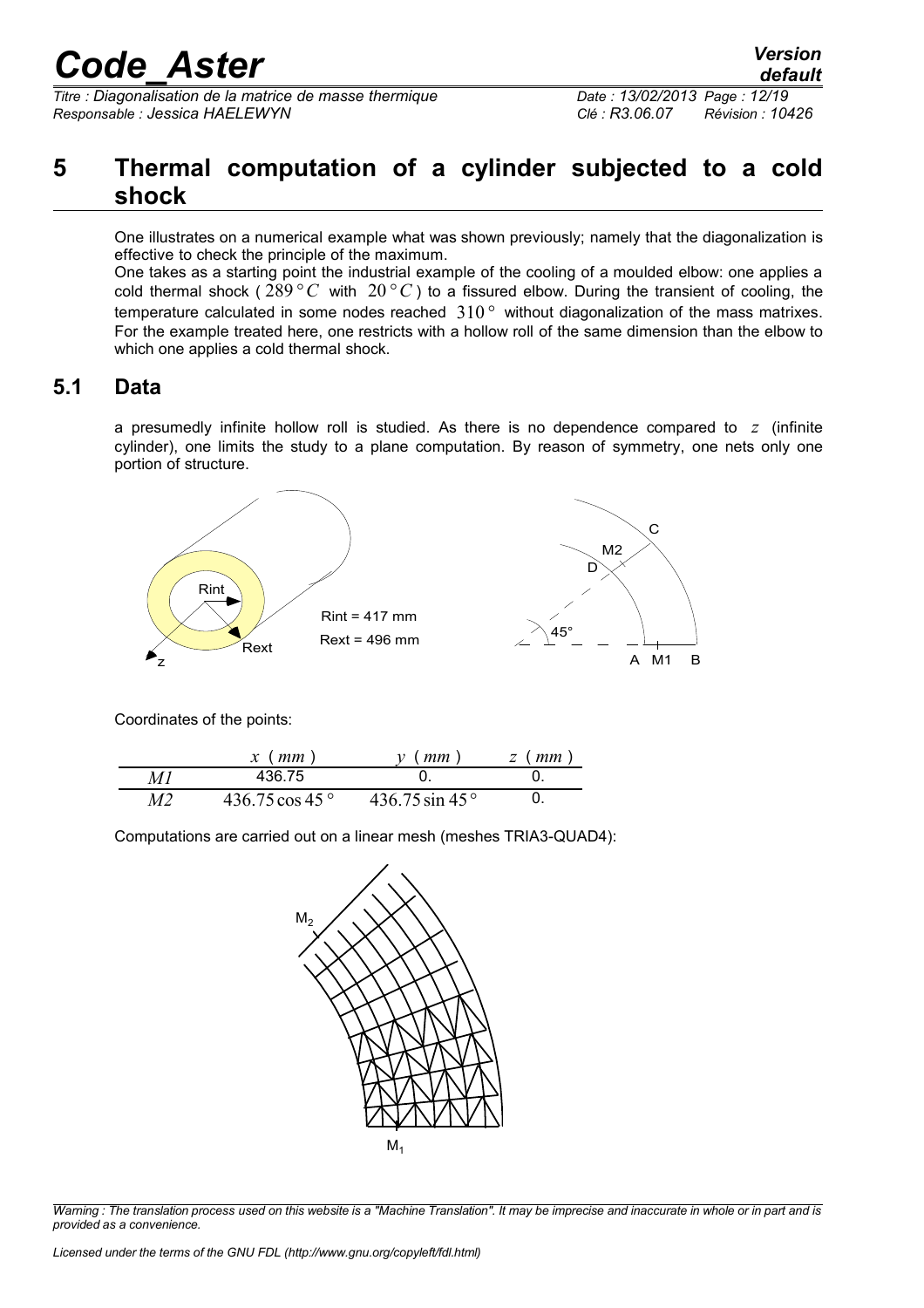*Titre : Diagonalisation de la matrice de masse thermique Date : 13/02/2013 Page : 13/19 Responsable : Jessica HAELEWYN Clé : R3.06.07 Révision : 10426*

#### **Characteristics of mesh:**

Many nodes: 90 Number and type of meshes: 64 TRIA3,32 QUAD4

#### **Characteristics of the material:**

 $\lambda$  = 19.97 W/m °C  $\rho Cp = 4.8948810^6$  J/m<sup>3</sup> °C

#### **Limiting conditions and loading:**

To ensure invariance by rotation, one forces null heat flux conditions on the sides *AB* and *CD* . The external wall is supposed perfectly insulated. On the internal skin *AD* , the heat transfer between the cylinder and the fluid are modelled by a high convective coefficient of heat exchange:

$$
h = 40\,000 \,\mathrm{W/m^2} \,^{\circ}\mathrm{C}
$$
.

The cold thermal shock applied to the moulded elbows is represented by a linear variation of the temperature of the fluid circulating in the pipe:  $289^\circ \rightarrow 20^\circ$  in 12s. In order to accentuate the problem of going beyond the maximum and thus to better highlight the influence of the diagonalization, a more brutal shock is adopted:  $289^\circ \rightarrow 20^\circ$  in 1s.



The following discretization in time is adopted:

of  $t=0 s$  with  $t=10 s$  1 time step , of  $t=10 s$  with  $t=11 s$  2 time step , of  $t=11 s$  with  $t=25 s$  7 time step , of  $t = 25s$  with  $t = 60s$  10 time step ,

Numerically, the value retained for the parameter of the discretization in time is  $\theta = 0.57$ .

### **5.2 Results**

<span id="page-12-0"></span>the following figures show the profiles of temperature in the thickness of the cylinder at time  $t=15s$ (urgent where the goings beyond the maximum are largest) without diagonalization of the mass matrixes.

One gives also the temporal evolution  $\rm\,T(t)$  to the nodes  $\rm\,M_{1}$  and  $\rm\,M_{2}$  located at a quarter of the thickness of the internal skin.

*Warning : The translation process used on this website is a "Machine Translation". It may be imprecise and inaccurate in whole or in part and is provided as a convenience.*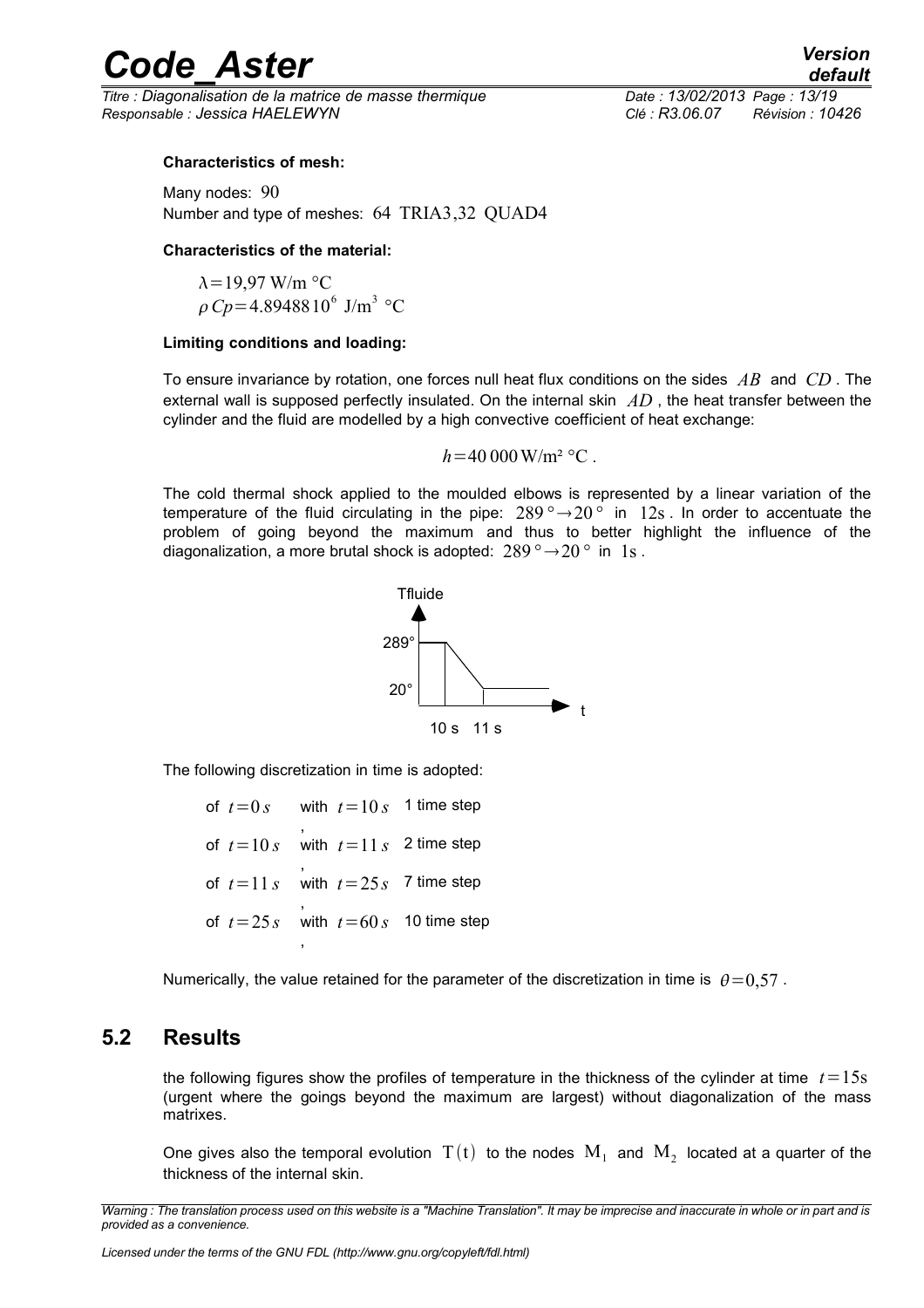*Titre : Diagonalisation de la matrice de masse thermique Date : 13/02/2013 Page : 14/19 Responsable : Jessica HAELEWYN Clé : R3.06.07 Révision : 10426*

*default*

Without diagonalization, it is noted that the temperature oscillates in time and in space exceed the maximum value of 289*°* at the beginning of the transient.

With diagonalization on the linear elements, one observes a regular solution without going beyond the maximum.

A similar study was conducted on linear elements 3D (tetrahedron with 4 nodes, pentahedron with 6 nodes, hexahedron with 8 nodes). The results lead to the same conclusions: with diagonalization, the oscillations of the temperature disappear for computation on the linear elements 3D.

#### **Notice complementary concerning thermomechanical computation:**

Another study was carried out in [bib1] estimating the consequences of the thermal diagonalization on the mechanical results. It is noted that computation ISO-P2 (quadratic elements divided into linear elements, whose mass matrixes are lumped) provides satisfactory results. One eliminates the spatial oscillations from the temperature. But in the studied case, with a relatively coarse mesh, the mechanical solution remains not very precise. Although the thermal solution is correct, to improve the solution in stresses, the mesh should in any case be refined.

For meshes the TRIA3, the diagonalization leads to a regular solution without going beyond the maximum:



*Warning : The translation process used on this website is a "Machine Translation". It may be imprecise and inaccurate in whole or in part and is provided as a convenience.*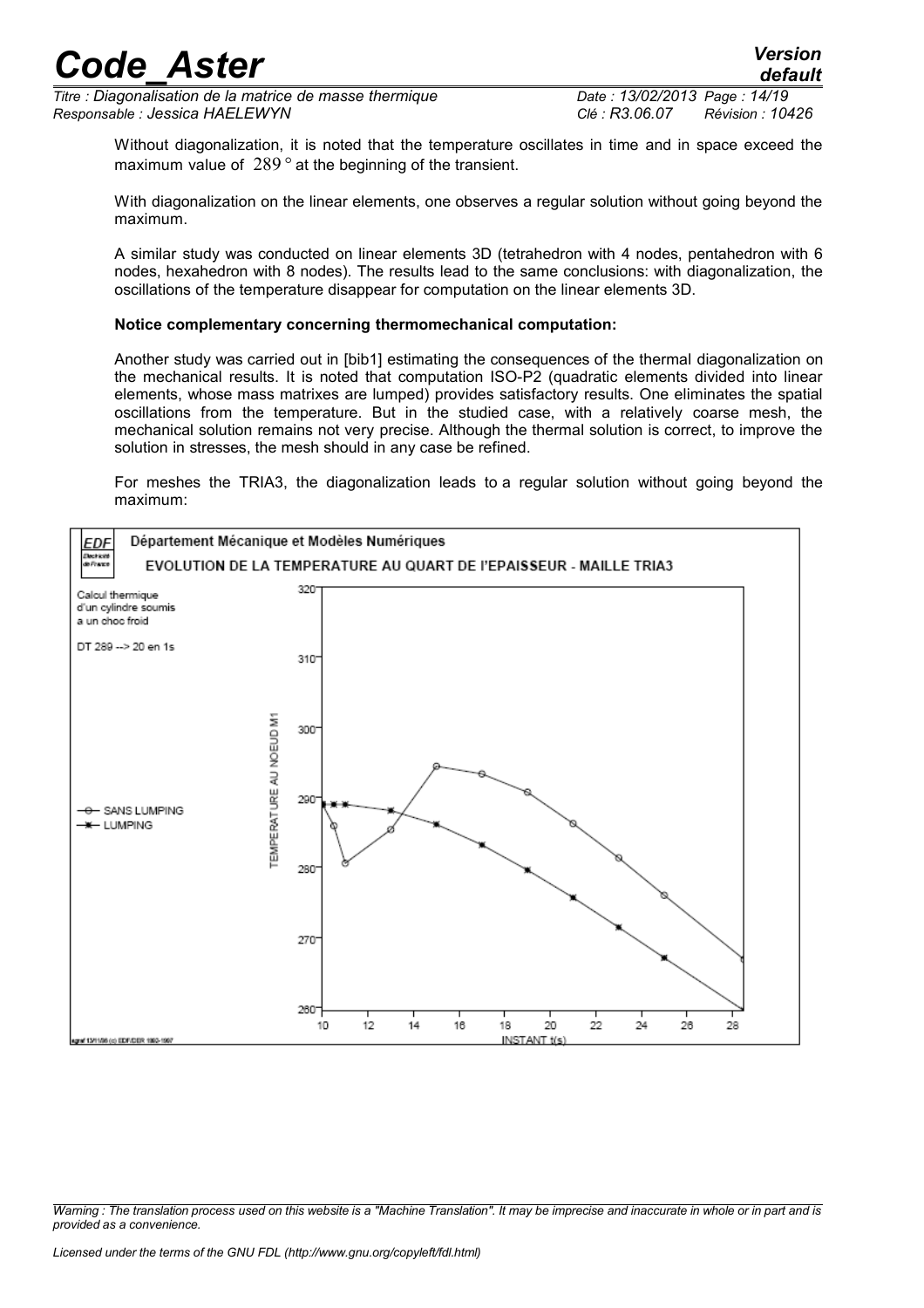*<u>Titre: Diagonalisation de la matrice de masse thermique*</u> *Responsable : Jessica HAELEWYN Clé : R3.06.07 Révision : 10426*



*Warning : The translation process used on this website is a "Machine Translation". It may be imprecise and inaccurate in whole or in part and is provided as a convenience.*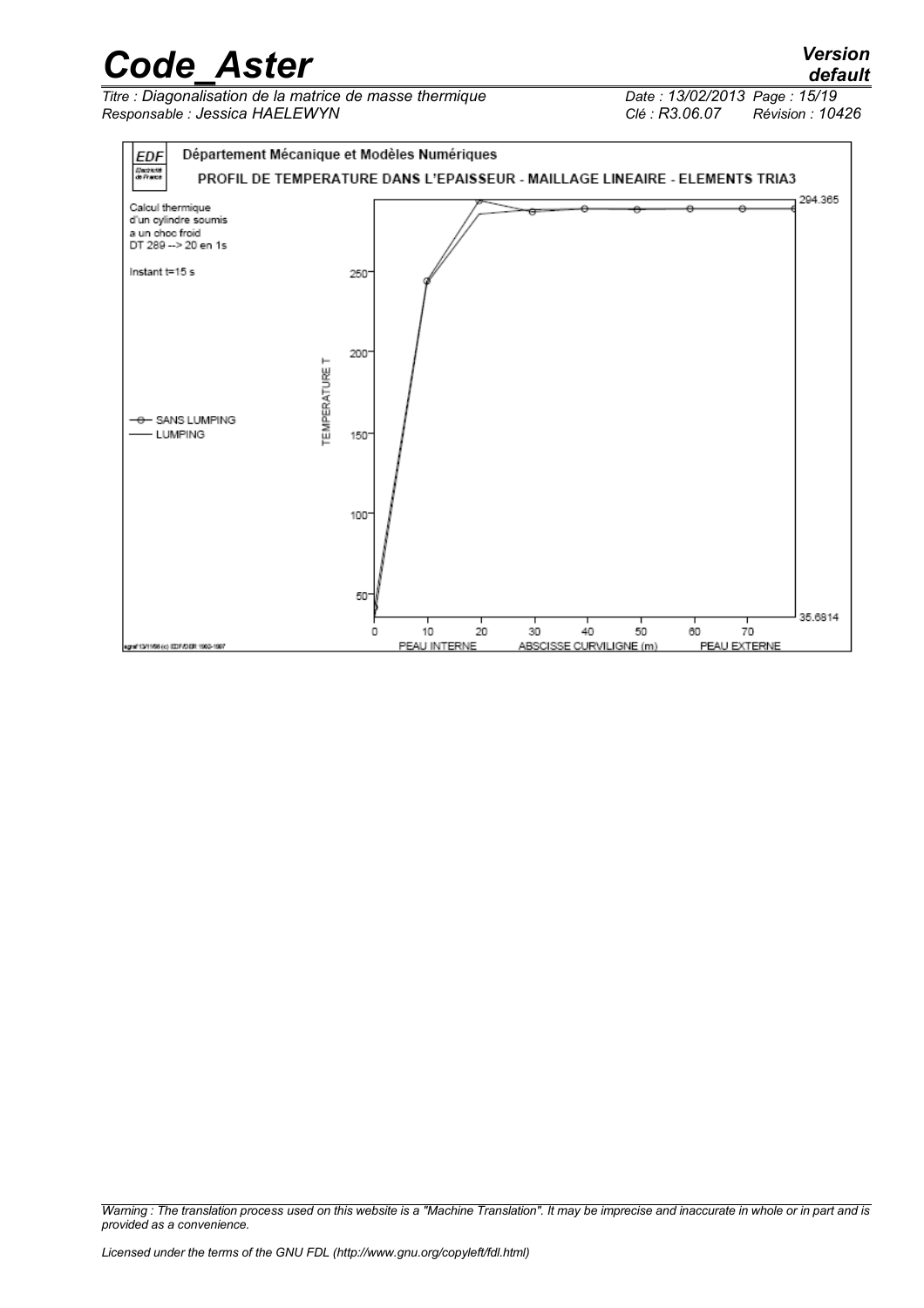*Titre : Diagonalisation de la matrice de masse thermique Date : 13/02/2013 Page : 16/19 Responsable : Jessica HAELEWYN Clé : R3.06.07 Révision : 10426*

*default*

For meshes the QUAD4, the diagonalization leads to a regular solution without going beyond the maximum:



*Warning : The translation process used on this website is a "Machine Translation". It may be imprecise and inaccurate in whole or in part and is provided as a convenience.*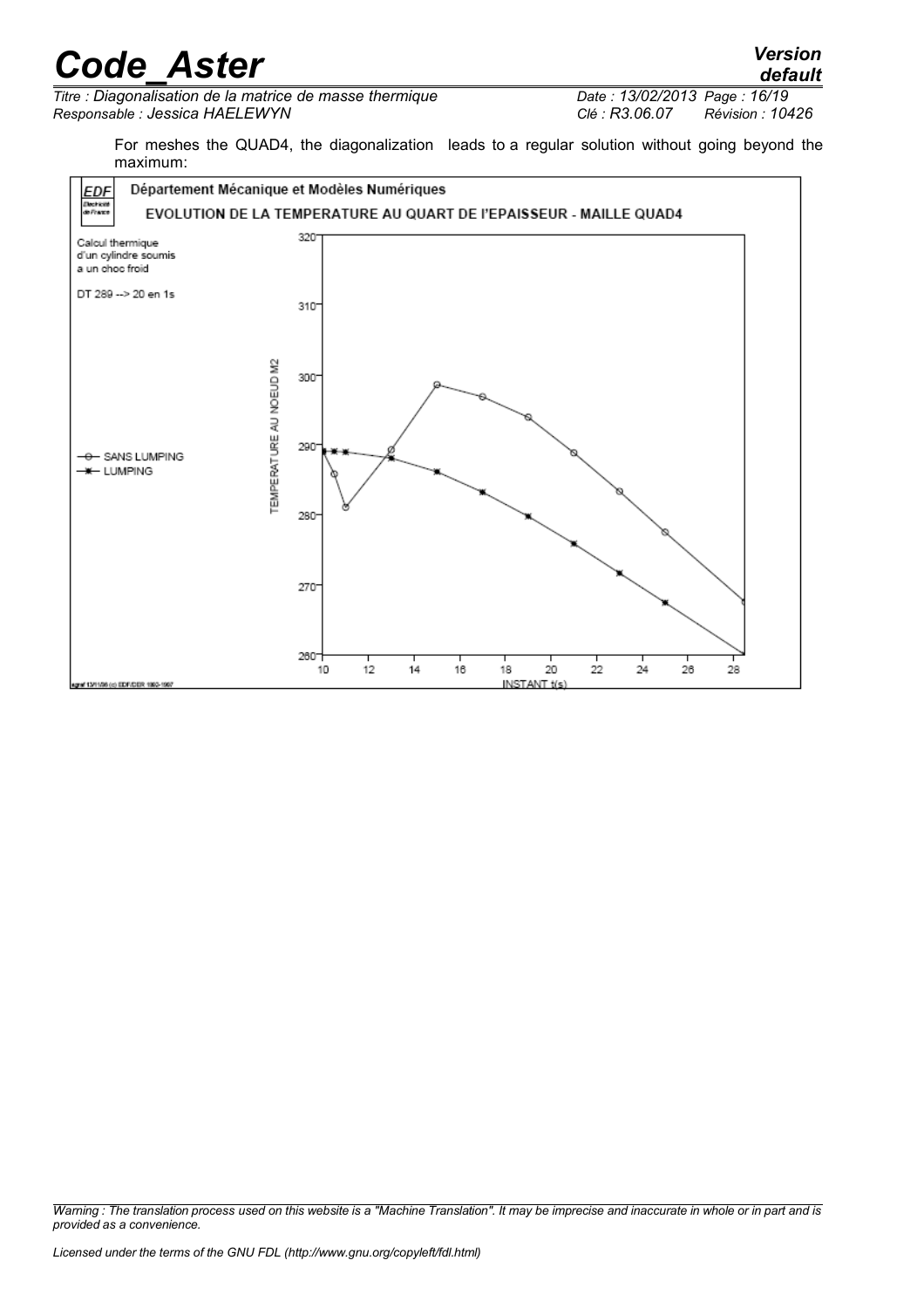*Titre : Diagonalisation de la matrice de masse thermique Responsable : Jessica HAELEWYN Clé : R3.06.07 Révision : 10426*



*Warning : The translation process used on this website is a "Machine Translation". It may be imprecise and inaccurate in whole or in part and is provided as a convenience.*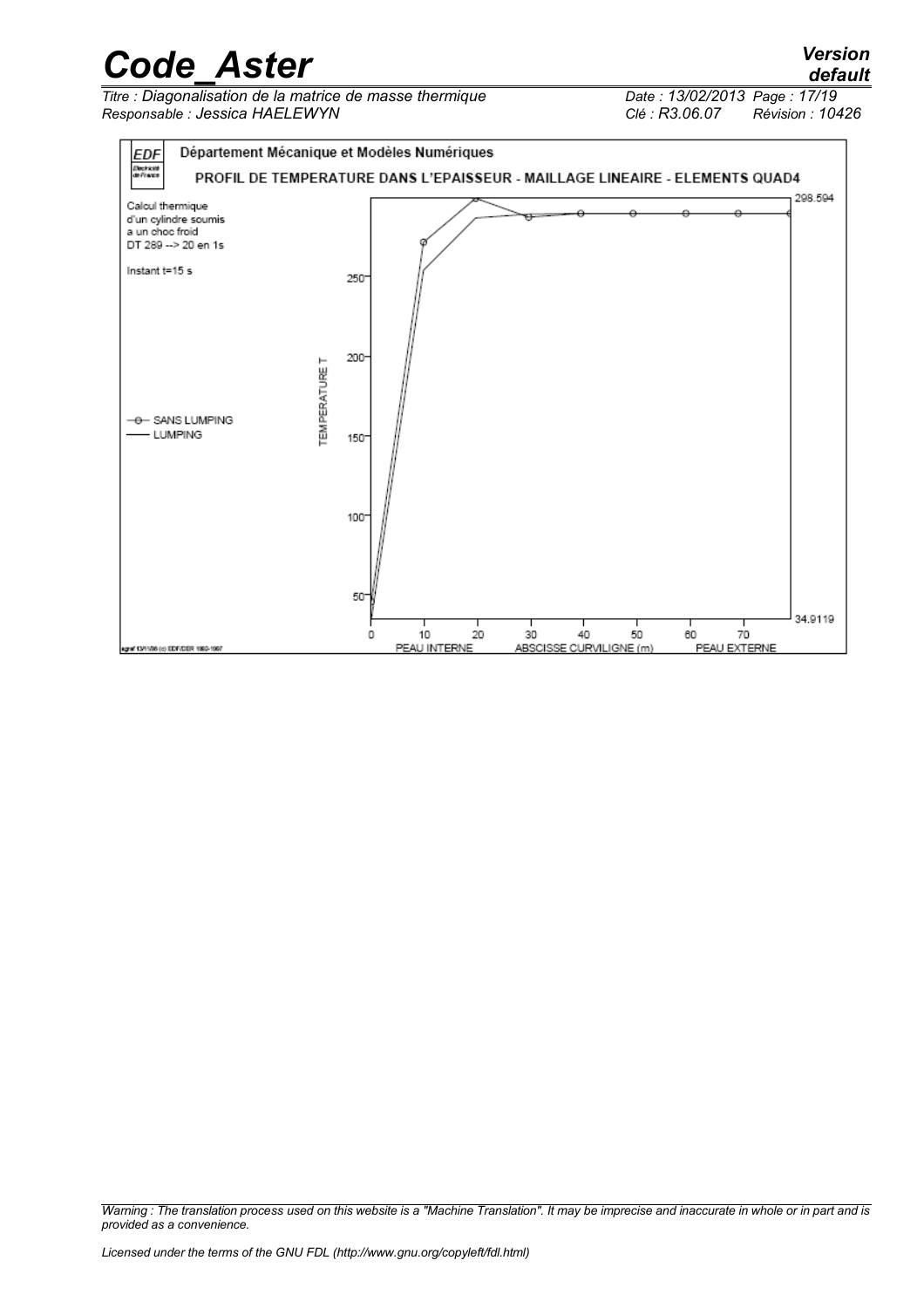*Titre : Diagonalisation de la matrice de masse thermique Date : 13/02/2013 Page : 18/19 Responsable : Jessica HAELEWYN Clé : R3.06.07 Révision : 10426*

### **6 Conclusion**

<span id="page-17-0"></span>modelizations AXIS\_DIAG, PLAN\_DIAG and 3D\_DIAG are proposed in order to solve the problems of going beyond the maximum with oscillation of the solution in space and times which during appear certain transitory thermal computations with abrupt variation of the loading.

At the discrete level, the analysis leads to a sufficient condition of NON-oscillation on the step of the discretization in time which must belong with an interval:

$$
\Delta t_{\min} \leq \Delta t \leq \Delta t_{\max}
$$

where the values of  $\Delta t_{\text{min}}$  and  $\Delta t_{\text{max}}$  depend on the coefficients of mass matrixes and stiffness thermals as well as parameter  $\theta$  of the discretization in time.

In practice, if the oscillations come from time step too large  $\left(\Delta t > \Delta t_{\text{max}}\right)$ , one suggests the choice of an implicit scheme in time  $(\theta = 1)$ . If time step are too small, the diagonalization of the mass matrix can make it possible to remove the oscillations.

For the linear elements, one shows that the diagonalization makes it possible indeed to avoid the oscillations of the solution. For the quadratic elements, a direct diagonalization is not enough to avoid the oscillations. For this kind of element, one cuts out them in linear elements, and one carries out a diagonalization of the linear elements resulting by integration with the nodes (this is carried out only in 2D for the moment).

*Warning : The translation process used on this website is a "Machine Translation". It may be imprecise and inaccurate in whole or in part and is provided as a convenience.*